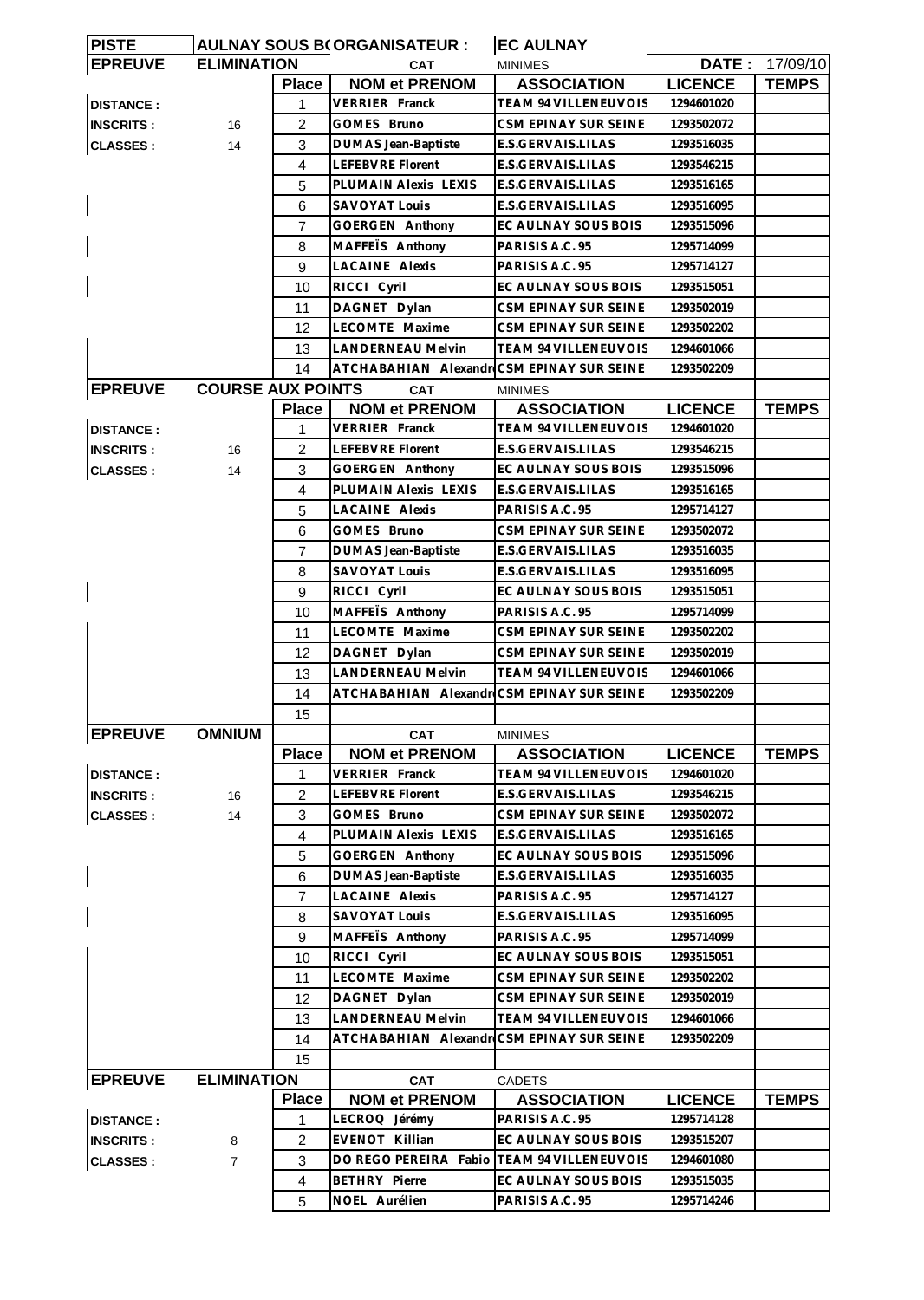|                            |                          | 6              | KRAUSCH Lucas                                               | EC AULNAY SOUS BOIS         | 1293515244     |              |
|----------------------------|--------------------------|----------------|-------------------------------------------------------------|-----------------------------|----------------|--------------|
|                            |                          | 7              | TEL Rubens                                                  | <b>TEAM 94 VILLENEUVOIS</b> | 1294601070     |              |
|                            |                          | 8              |                                                             |                             |                |              |
| <b>EPREUVE</b>             | <b>SPRINT AUX POINTS</b> |                | <b>CAT</b>                                                  | <b>CADETS</b>               |                |              |
|                            |                          | <b>Place</b>   | <b>NOM et PRENOM</b>                                        | <b>ASSOCIATION</b>          | <b>LICENCE</b> | <b>TEMPS</b> |
| <b>DISTANCE:</b>           |                          | 1              | DO REGO PEREIRA Fabio                                       | <b>TEAM 94 VILLENEUVOIS</b> | 1294601080     |              |
| <b>INSCRITS:</b>           | 8                        | 2              | NOEL Aurélien                                               | PARISIS A.C. 95             | 1295714246     |              |
|                            |                          | 3              | KRAUSCH Lucas                                               | EC AULNAY SOUS BOIS         |                |              |
| <b>CLASSES:</b>            | $\overline{7}$           |                |                                                             |                             | 1293515244     |              |
|                            |                          | $\overline{4}$ | LECROQ Jérémy                                               | PARISIS A.C. 95             | 1295714128     |              |
|                            |                          | 5              | <b>BETHRY Pierre</b>                                        | EC AULNAY SOUS BOIS         | 1293515035     |              |
|                            |                          | 6              | EVENOT Killian                                              | EC AULNAY SOUS BOIS         | 1293515207     |              |
|                            |                          | $\overline{7}$ | TEL Rubens                                                  | TEAM 94 VILLENEUVOIS        | 1294601070     |              |
|                            |                          | 8              |                                                             |                             |                |              |
| <b>EPREUVE</b>             | <b>COURSE AUX POINTS</b> |                | <b>CAT</b>                                                  | <b>CADETS</b>               |                |              |
|                            |                          | <b>Place</b>   | <b>NOM et PRENOM</b>                                        | <b>ASSOCIATION</b>          | <b>LICENCE</b> | <b>TEMPS</b> |
| <b>DISTANCE:</b>           |                          | 1.             | LECROQ Jérémy                                               | PARISIS A.C. 95             | 1295714128     |              |
| <b>INSCRITS:</b>           |                          | 2              | DO REGO PEREIRA Fabio                                       | TEAM 94 VILLENEUVOIS        | 1294601080     |              |
| <b>CLASSES:</b>            | $\overline{7}$           | 3              | NOEL Aurélien                                               | PARISIS A.C. 95             | 1295714246     |              |
|                            |                          | $\overline{4}$ | <b>BETHRY Pierre</b>                                        | EC AULNAY SOUS BOIS         | 1293515035     |              |
|                            |                          | 5              | TEL Rubens                                                  | TEAM 94 VILLENEUVOIS        | 1294601070     |              |
|                            |                          | 6              | EVENOT Killian                                              | EC AULNAY SOUS BOIS         | 1293515207     |              |
|                            |                          | $\overline{7}$ | KRAUSCH Lucas                                               | EC AULNAY SOUS BOIS         | 1293515244     |              |
|                            |                          | 8              |                                                             |                             |                |              |
| <b>EPREUVE</b>             | <b>OMNIUM</b>            |                | CAT                                                         | <b>CADETS</b>               |                |              |
|                            |                          | <b>Place</b>   | <b>NOM et PRENOM</b>                                        | <b>ASSOCIATION</b>          | <b>LICENCE</b> | <b>TEMPS</b> |
|                            |                          | 1              |                                                             | PARISIS A.C. 95             | 1295714128     |              |
| <b>DISTANCE:</b>           |                          |                | LECROQ Jérémy<br>DO REGO PEREIRA Fabio TEAM 94 VILLENEUVOIS |                             |                |              |
| <b>INSCRITS:</b>           | 8                        | 2              |                                                             |                             | 1294601080     |              |
| <b>CLASSES:</b>            | $\overline{7}$           | 3              | NOEL Aurélien                                               | PARISIS A.C. 95             | 1295714246     |              |
|                            |                          | $\overline{4}$ | <b>BETHRY Pierre</b>                                        | EC AULNAY SOUS BOIS         | 1293515035     |              |
|                            |                          | 5              | EVENOT Killian                                              | EC AULNAY SOUS BOIS         | 1293515207     |              |
|                            |                          | 6              | KRAUSCH Lucas                                               | EC AULNAY SOUS BOIS         | 1293515244     |              |
|                            |                          | $\overline{7}$ | TEL Rubens                                                  | <b>TEAM 94 VILLENEUVOIS</b> | 1294601070     |              |
|                            |                          | 8              |                                                             |                             |                |              |
| <b>EPREUVE ELIMINATION</b> |                          |                | <b>CAT</b>                                                  | FEM.M/C                     |                |              |
|                            |                          | <b>Place</b>   | <b>NOM et PRENOM</b>                                        | <b>ASSOCIATION</b>          | <b>LICENCE</b> | TEMPS        |
| <b>DISTANCE:</b>           |                          | 1              | DURAND Alexia                                               | PARISIS A.C. 95             | 1295714376     |              |
| <b>INSCRITS:</b>           | $\overline{7}$           | $\overline{c}$ | LE BRAS Justine                                             | OLYMPIQUE C.V.O.            | 1295712133     |              |
| <b>CLASSES:</b>            | 7                        | 3              | LECQUE Alexandra                                            | OLYMPIQUE C.V.O.            | 1295712038     |              |
|                            |                          | 4              | ARNOUX Tifanny                                              | CSM VILLENEUVE GARE         | 1292420045     |              |
|                            |                          | 5              | GOY BAHOUM Océane                                           | <b>TEAM 94 VILLENEUVOIS</b> | 1294601023     |              |
|                            |                          | 6              | POLMONT Estelle                                             | CSM EPINAY SUR SEINE        | 1293502064     |              |
|                            |                          | 7              | GOERGEN Laura                                               | EC AULNAY SOUS BOIS         | 1293515260     |              |
|                            |                          | 8              |                                                             |                             |                |              |
| <b>EPREUVE</b>             | <b>COURSE AUX POINTS</b> |                | <b>CAT</b>                                                  | FEM.M/C                     |                |              |
|                            |                          | <b>Place</b>   | <b>NOM et PRENOM</b>                                        | <b>ASSOCIATION</b>          | <b>LICENCE</b> | <b>TEMPS</b> |
| <b>DISTANCE:</b>           |                          | 1              | DURAND Alexia                                               | PARISIS A.C. 95             | 1295714376     |              |
| <b>INSCRITS:</b>           | $\overline{7}$           | $\overline{c}$ | LE BRAS Justine                                             | OLYMPIQUE C.V.O.            | 1295712133     |              |
| <b>CLASSES:</b>            | $\overline{7}$           | 3              | LECQUE Alexandra                                            | OLYMPIQUE C.V.O.            | 1295712038     |              |
|                            |                          | 4              | <b>GOERGEN Laura</b>                                        | EC AULNAY SOUS BOIS         | 1293515260     |              |
|                            |                          |                |                                                             |                             |                |              |
|                            |                          | 5              | POLMONT Estelle                                             | CSM EPINAY SUR SEINE        | 1293502064     |              |
|                            |                          | 6              | GOY BAHOUM Océane                                           | <b>TEAM 94 VILLENEUVOIS</b> | 1294601023     |              |
|                            |                          | $\overline{7}$ | ARNOUX Tifanny                                              | CSM VILLENEUVE GARE         | 1292420045     |              |
|                            |                          | 8              |                                                             |                             |                |              |
| <b>EPREUVE</b>             | <b>OMNIUM</b>            |                | <b>CAT</b>                                                  | FEM.M/C                     |                |              |
|                            |                          | <b>Place</b>   | <b>NOM et PRENOM</b>                                        | <b>ASSOCIATION</b>          | <b>LICENCE</b> | <b>TEMPS</b> |
| <b>DISTANCE:</b>           |                          | 1              | DURAND Alexia                                               | PARISIS A.C. 95             | 1295714376     |              |
| <b>INSCRITS:</b>           | 7                        | $\overline{c}$ | LE BRAS Justine                                             | OLYMPIQUE C.V.O.            | 1295712133     |              |
| <b>CLASSES:</b>            | 7                        | 3              | LECQUE Alexandra                                            | OLYMPIQUE C.V.O.            | 1295712038     |              |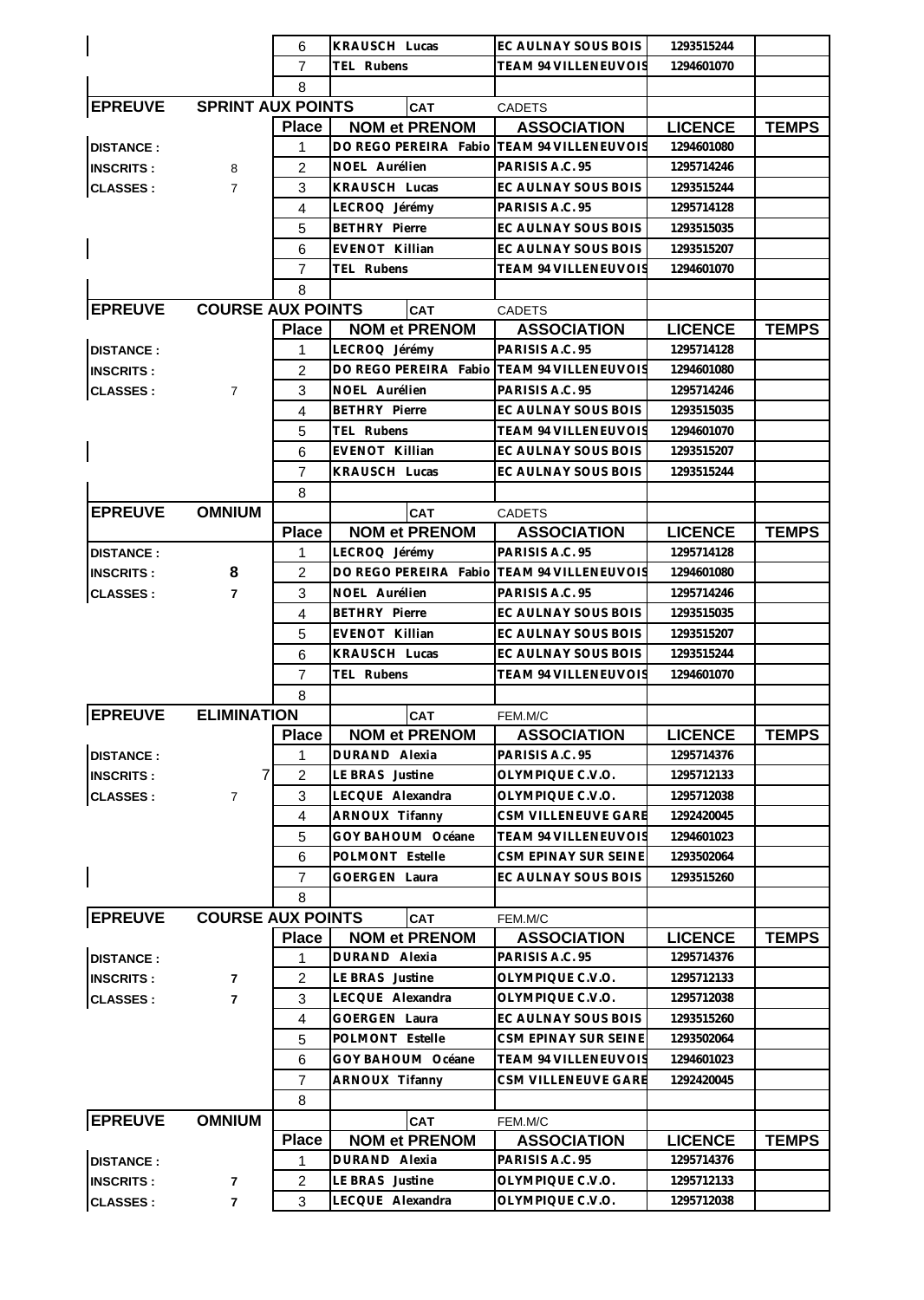|                            |                          | 4              | <b>GOERGEN Laura</b>                           | <b>EC AULNAY SOUS BOIS</b>                   | 1293515260               |              |
|----------------------------|--------------------------|----------------|------------------------------------------------|----------------------------------------------|--------------------------|--------------|
|                            |                          | 5              | <b>POLMONT Estelle</b>                         | <b>CSM EPINAY SUR SEINE</b>                  | 1293502064               |              |
|                            |                          | 6              | <b>GOY BAHOUM Océane</b>                       | <b>TEAM 94 VILLENEUVOIS</b>                  | 1294601023               |              |
|                            |                          | $\overline{7}$ | <b>ARNOUX Tifanny</b>                          | <b>CSM VILLENEUVE GARE</b>                   | 1292420045               |              |
|                            |                          | 8              |                                                |                                              |                          |              |
| <b>EPREUVE ELIMINATION</b> |                          |                | <b>CAT</b>                                     | DAMES S/J                                    |                          |              |
|                            |                          | <b>Place</b>   | <b>NOM et PRENOM</b>                           | <b>ASSOCIATION</b>                           | <b>LICENCE</b>           | <b>TEMPS</b> |
| <b>DISTANCE:</b>           |                          | 1              | RIBAULT Christelle                             | <b>CSM VILLENEUVE GARE</b>                   | 1292420053               |              |
| <b>INSCRITS:</b>           | 6                        | 2              | POLMONT Amandine                               | <b>CSM EPINAY SUR SEINE</b>                  | 1293502165               |              |
| <b>CLASSES:</b>            | 5                        | 3              | <b>ARNOUX Audrey</b>                           | <b>CSM VILLENEUVE GARE</b>                   | 1292420009               |              |
|                            |                          | 4              | <b>MAGNIENT</b> Lucile                         | <b>CSM VILLENEUVE GARE</b>                   | 1292420089               |              |
|                            |                          | 5              | PFLUKE Lillian                                 | <b>US METRO TRANSPORT</b>                    | 1275024073               |              |
|                            |                          | 6              |                                                |                                              |                          |              |
| <b>EPREUVE</b>             | <b>COURSE AUX POINTS</b> |                | <b>CAT</b>                                     | DAMES S/J                                    |                          |              |
|                            |                          | <b>Place</b>   | <b>NOM et PRENOM</b>                           | <b>ASSOCIATION</b>                           | <b>LICENCE</b>           | <b>TEMPS</b> |
| <b>DISTANCE:</b>           |                          | 1              | RIBAULT Christelle                             | <b>CSM VILLENEUVE GARE</b>                   | 1292420053               |              |
| <b>INSCRITS:</b>           | 6                        | 2              | POLMONT Amandine                               | <b>CSM EPINAY SUR SEINE</b>                  | 1293502165               |              |
| <b>CLASSES:</b>            | 5                        | 3              | <b>ARNOUX Audrey</b>                           | <b>CSM VILLENEUVE GARE</b>                   | 1292420009               |              |
|                            |                          | 4              | <b>MAGNIENT</b> Lucile                         | <b>CSM VILLENEUVE GARE</b>                   | 1292420089               |              |
|                            |                          | 5              | PFLUKE Lillian                                 | <b>US METRO TRANSPORT</b>                    | 1275024073               |              |
|                            |                          | 6              |                                                |                                              |                          |              |
| <b>EPREUVE</b>             | <b>OMNIUM</b>            |                | <b>CAT</b>                                     | DAMES S/J                                    |                          |              |
|                            |                          | <b>Place</b>   | <b>NOM et PRENOM</b>                           | <b>ASSOCIATION</b>                           | <b>LICENCE</b>           | <b>TEMPS</b> |
| <b>DISTANCE:</b>           |                          | 1              | RIBAULT Christelle                             | <b>CSM VILLENEUVE GARE</b>                   | 1292420053               |              |
| <b>INSCRITS:</b>           | 6                        | $\overline{2}$ | POLMONT Amandine                               | <b>CSM EPINAY SUR SEINE</b>                  | 1293502165               |              |
| <b>CLASSES:</b>            | 5                        | 3              | <b>ARNOUX Audrey</b>                           | <b>CSM VILLENEUVE GARE</b>                   | 1292420009               |              |
|                            |                          | 4              | <b>MAGNIENT</b> Lucile                         | <b>CSM VILLENEUVE GARE</b>                   | 1292420089               |              |
|                            |                          | 5              | PFLUKE Lillian                                 | <b>US METRO TRANSPORT</b>                    | 1275024073               |              |
|                            |                          | 6              |                                                |                                              |                          |              |
| <b>EPREUVE</b>             | <b>ELIMINATION</b>       |                | <b>CAT</b>                                     | SEN/JUN                                      |                          |              |
|                            |                          | <b>Place</b>   | <b>NOM et PRENOM</b>                           | <b>ASSOCIATION</b>                           | <b>LICENCE</b>           | <b>TEMPS</b> |
| <b>DISTANCE:</b>           |                          | 1              | <b>GRENIER Vianney</b>                         | <b>CSM VILLENEUVE GARE</b>                   | 1292420169               |              |
| <b>INSCRITS:</b>           | 11                       | $\overline{2}$ | <b>BERTOLDI Emmanuel</b>                       | <b>EC AULNAY SOUS BOIS</b>                   | 1293515078               |              |
| <b>CLASSES:</b>            | 9                        | 3              | SAURET Jason                                   | <b>TEAM 94 VILLENEUVOIS</b>                  | 1294601008               |              |
|                            |                          | 4              | <b>KERFOURN</b> Vincent                        | <b>AS VARENNOISE</b>                         | 1277110101               |              |
|                            |                          | 5              | PUPPI Xavier                                   | PARISIS A.C. 95                              | 1295714247               |              |
|                            |                          | 6              | <b>DUJARRIER Yann</b>                          | <b>E.C.VELIZY.78</b>                         | 1278EC                   |              |
|                            |                          | 7              | <b>BENVENUTO</b> Jean Paul                     | <b>AS VARENNOISE</b>                         | 1277110026               |              |
|                            |                          | 8              | <b>BOURGAIN Vincent</b>                        | <b>AS VARENNOISE</b>                         | 1277110031               |              |
|                            |                          | 9              | <b>BORNET Alain</b>                            | <b>AS VARENNOISE</b>                         | 1277110092               |              |
|                            |                          | 10             |                                                |                                              |                          |              |
| <b>EPREUVE</b>             | <b>COURSE AUX POINTS</b> |                | CAT                                            | SEN/JUN                                      |                          |              |
|                            |                          | <b>Place</b>   | <b>NOM et PRENOM</b>                           | <b>ASSOCIATION</b>                           | <b>LICENCE</b>           | <b>TEMPS</b> |
| <b>DISTANCE:</b>           |                          | 1              | <b>BORNET Alain</b>                            | <b>AS VARENNOISE</b>                         | 1277110092               |              |
| <b>INSCRITS:</b>           |                          | 2              | <b>BERTOLDI Emmanuel</b>                       | <b>EC AULNAY SOUS BOIS</b>                   | 1293515078               |              |
| <b>CLASSES:</b>            | 8                        | 3              | <b>GRENIER Vianney</b>                         | <b>CSM VILLENEUVE GARE</b>                   | 1292420169               |              |
|                            |                          | $\overline{4}$ | SAURET Jason                                   | <b>TEAM 94 VILLENEUVOIS</b>                  | 1294601008               |              |
|                            |                          | 5              | PUPPI Xavier                                   | PARISIS A.C. 95                              | 1295714247               |              |
|                            |                          | 6              | <b>BOURGAIN Vincent</b>                        | <b>AS VARENNOISE</b>                         | 1277110031               |              |
|                            |                          | $\overline{7}$ | <b>BENVENUTO</b> Jean Paul                     | <b>AS VARENNOISE</b>                         | 1277110026               |              |
|                            |                          | 8              | <b>KERFOURN Vincent</b>                        | <b>AS VARENNOISE</b>                         | 1277110101               |              |
|                            |                          | 9              |                                                |                                              |                          |              |
| <b>EPREUVE</b>             | <b>SPRINT AUX POINTS</b> |                |                                                |                                              |                          |              |
|                            |                          |                | <b>CAT</b><br><b>NOM et PRENOM</b>             | SEN/JUN                                      |                          |              |
|                            |                          |                |                                                | <b>ASSOCIATION</b>                           | <b>LICENCE</b>           | <b>TEMPS</b> |
|                            |                          | <b>Place</b>   |                                                |                                              |                          |              |
| <b>DISTANCE:</b>           |                          | 1              | <b>GRENIER Vianney</b>                         | <b>CSM VILLENEUVE GARE</b>                   | 1292420169               |              |
| <b>INSCRITS:</b>           | 11                       | $\overline{2}$ | <b>BERTOLDI Emmanuel</b>                       | <b>EC AULNAY SOUS BOIS</b>                   | 1293515078               |              |
| <b>CLASSES:</b>            | 8                        | 3<br>4         | <b>BORNET Alain</b><br><b>BOURGAIN Vincent</b> | <b>AS VARENNOISE</b><br><b>AS VARENNOISE</b> | 1277110092<br>1277110031 |              |